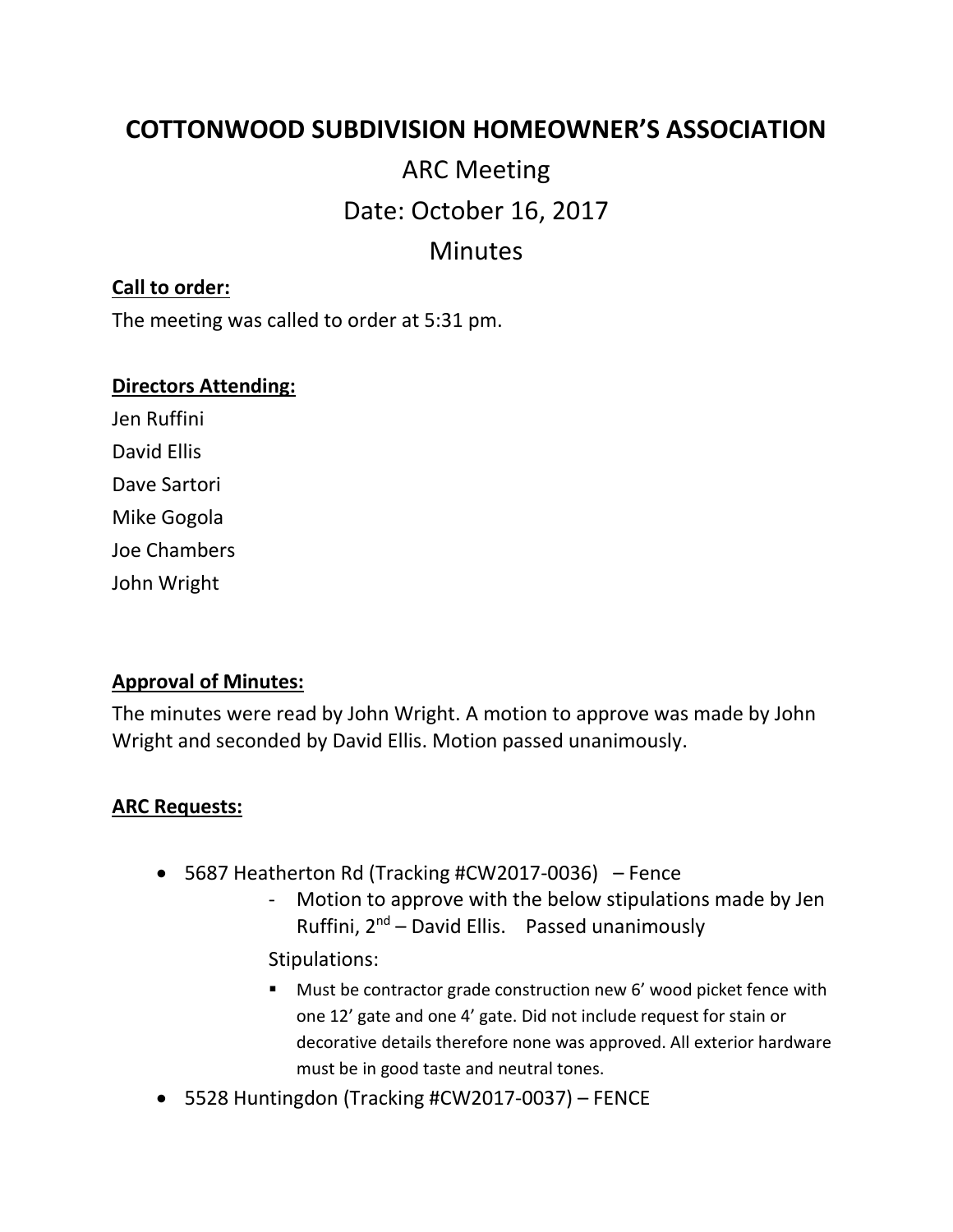- Motion to approve with the following stipulations made by Jen Ruffini, 2<sup>nd</sup> by David Ellis. Approved unanimously.
- o STIPULATIONS
	- $\blacksquare$  Fence –
	- Must be contractor grade construction new standard 6' wood privacy fence with (1) - 12 foot gates and (1) - 4 foot gate. Your request did not include any choice of stain or decorative details therefore, none were approved. The style of fence was also not designated. You may install either a board on board, shadow box or solid board style fence. All exterior hardware must be in good taste and neutral tones.
- New Business
	- $\circ$  Dave Sartore asked a question about his boat which has been in his yard for the past 8 years or so. He wanted to know if the recent decision to only allow boats that fit in a garage would require him to move his. Mike stated that the board discussed general guidelines for new ARC approvals only.
	- o Mike discussed adding four more street lights in phase II at a cost of \$8093.00. Our financial information was not available for the meeting. David Ellis made a motion to approve this expenditure if funds are available at the time of purchase. Joe Chambers seconded the motion. Motion passed unanimously.
	- $\circ$  Mike indicated that there was possibly a burglary on 10/7/17 on Paige Point. No further information was available.
	- $\circ$  A homeowner indicated that there was a home on Paige Point with a fence that is in bad need of repair. Mike will take a look.
	- $\circ$  A homeowner asked about the dog kennels that were approved at our last meeting. Information was given to him with no further questions.
	- o A homeowner asked if there was anything that the board could do to stop other homeowners from allowing their dogs to use the restroom in another homeowners yard. He was informed that all we can do is being done.